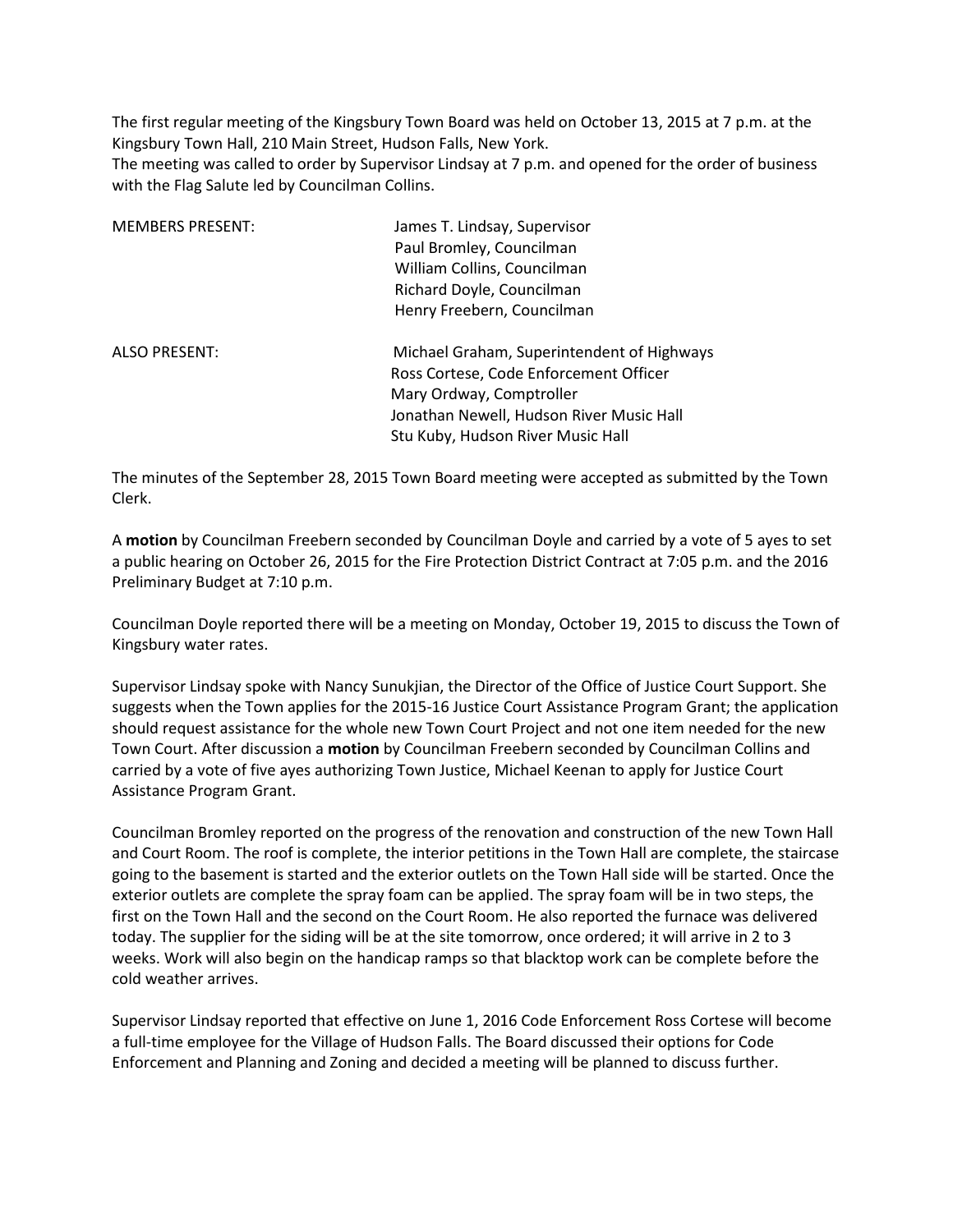Supervisor Lindsay received an e-mail from Mayor Barton to inform him that the Village is moving forward with the process of dissolving their Court and abolishing the Office of Court Justice. Supervisor Lindsay stated we would have to have an appointment and a special election, if the Town decides to have two judges. Supervisor Lindsay will notify Town Justice, Mike Keenan and schedule a meeting.

Town Clerk reported that she had received an email from Washington County Real Property requesting a return address to be printed on the envelope for the 2016 County/Town tax bill. After discussion the Board agreed the address of the new Town Hall of 6 Michigan Street should be printed on the bills.

A **motion** by Councilman Bromley seconded by Councilman Doyle and carried by a vote of 5 ayes to accept reports from certain officer for the month of August as follows:

Code Enforcement Officer: No report at this time

Dog Control Officer: Complaints/Calls 48; Seizures 8; Unlicensed Dogs 0; Euthanasia 0; Summons Issued 2; Bites Investigated 5; Dangerous Dogs 1; Mileage 614, with 58 miles charged to Fort Edward & 242 miles charged to Fort Ann

Town Clerk: Paid to EnCon \$3,545.71; Paid to Supervisor \$8,916.39; Paid to NYS Dept. of Health \$135.00 Paid to the Village of Hudson Falls \$20.00; Paid to Ag & Markets for Population Control \$655.00

| Town Comptroller: | Receipts \$24,621.22; Disbursements \$516,040.73 |
|-------------------|--------------------------------------------------|
| Town Justice:     | Fees Collected: \$9,809.00                       |

Code Enforcement Officer Ross Cortese reported on the status of 1125 State Route 196 property, which has lots of tires which need to be cleaned up. The owner did not appear for two court dates, but did show on the third court date. At that time they set another court date, in the meantime the owner was to clean up the tires before the next court appearance. The owner lives in New Jersey, but a real estate agent was responsible to clean up. The site was checked before the next court date and no clean-up had occurred. The owner did not appear for his court date and a bench warrant was issued for his arrest. Cortese will contact the real estate agent to get an update. Councilman Bromley is concerned with the water in the loading dock area which is 6 to 7 feet deep, with 2 TV's and tires floating in it. If a child fell into this area they may not be able to get out. Cortese reported that two things must happen before the DEC steps in; there must be 1,000 tires on the property which have been on the property for more than 18 months. Supervisor Lindsay reported that if the Town wanted to act as the Board of Health, the County could put in writing the location is a hazard.

Comptroller Mary Ordway explained the details the Central Garage Account from 2012 - 2015 which had been questioned at the Budget Meeting. The account had gone from \$8,800.00 in 2012 to \$24,200.00 in 2015. In 2012 Waste Management, the phone, National Grid, Verizon Wireless, water, fire extinguisher service, furnace repair, rat control and fax supplies; with a total of \$8808.00.

 In 2013, National Grid cost was \$11,000.00, an overhead door repair was \$718.00 and the first delivery of propane in the amount of \$1,730.00.The total for 2013 was \$18,000.00.